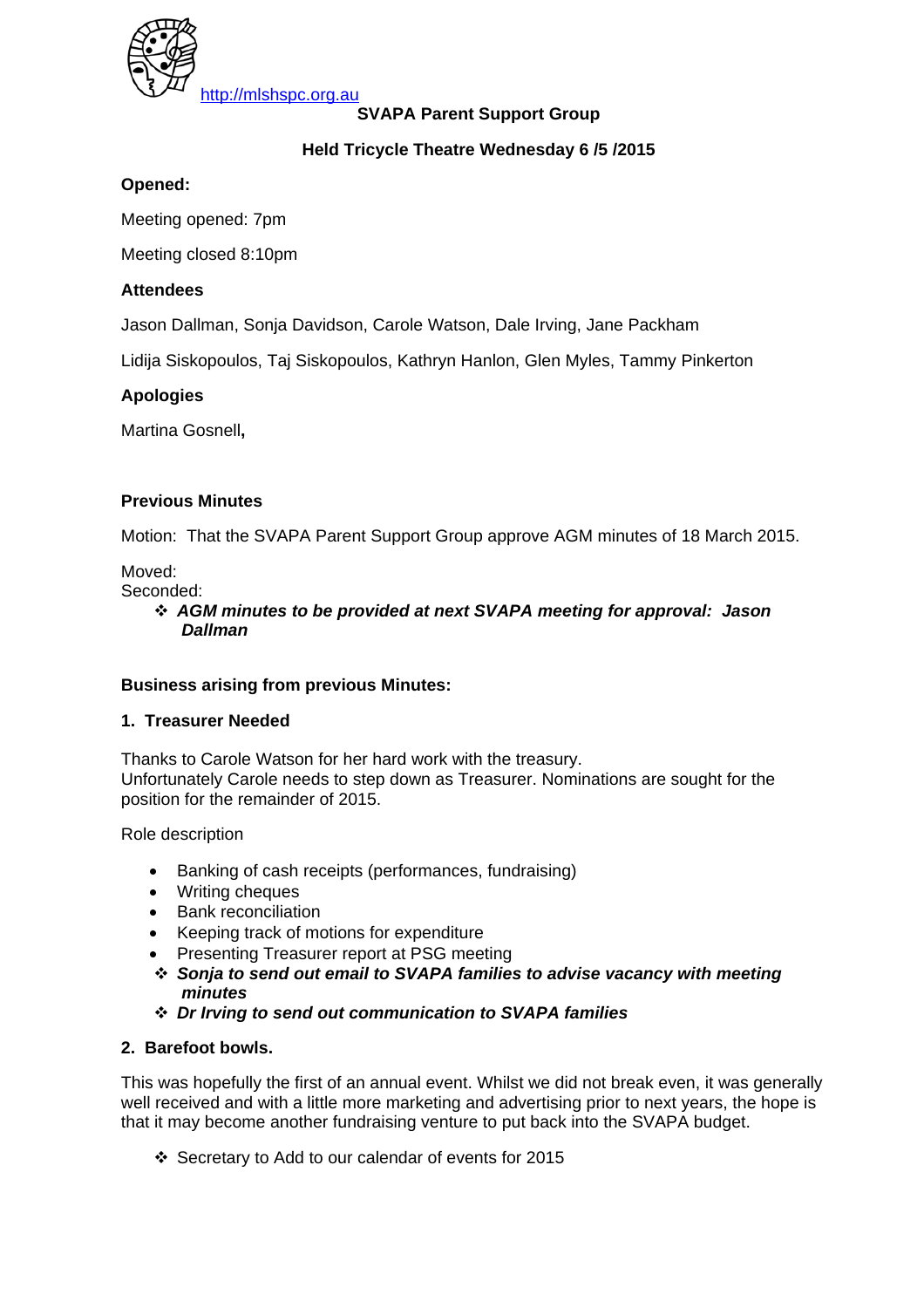

### **3. Treasurers report**

Please see motions raised and cancelled at back of this document,

#### **Fundraising Report**

| <b>Mount Lawley Senior High School</b>              |          |         |          |          |
|-----------------------------------------------------|----------|---------|----------|----------|
| SVAPA Sub-committee                                 |          |         |          |          |
|                                                     |          |         |          |          |
| <b>Fundraising Event: Barefoot Bowls</b>            |          |         |          |          |
|                                                     |          |         |          |          |
| <b>Opening Balance - Float</b>                      |          |         |          | \$0.00   |
|                                                     |          |         |          |          |
| Plus Fundraising Income:                            |          |         |          |          |
| <b>Ticket Purchases - Trybooking</b>                |          |         | \$440.00 |          |
| Donations - Trybooking                              |          |         | \$55.00  |          |
| cash ticket - Mel                                   |          |         | \$20.00  |          |
|                                                     |          |         |          |          |
| Total Income (opening balance + fundraising income) |          |         |          | \$515.00 |
|                                                     |          |         |          |          |
| Less Fundraising Expenses:                          | Motion # | Chq $#$ |          |          |
| Mount Lawley Bowling                                | 30       |         | \$450.00 |          |
| BBQ food (Jason)                                    | 29       |         | \$70.00  |          |
|                                                     |          |         |          |          |
| <b>Total Expenses</b>                               |          |         |          | \$520.00 |
|                                                     |          |         |          |          |

Electronic Meeting:

*To: SVAPA Parent Support Group members* 

#### *Re: Extraordinary Electronic Meeting of the SVAPA PSG meeting – 25 March 201*

#### *Dear All*

*I am initiating an extraordinary electronic meeting on behalf of the Convenor of SVAPA PSG to seek endorsement of actions required by the Treasurer to iniate AGM expenditure.* 

*All members of the SVAPA PSG are asked to consider the following information:* 

- *1. \$450 is paid to the Mount Lawley Bowls Club for use of their venue and facilities for our 2015*
- *2. Following you consideration I require Art Auction Committee members to vote. The motions are as follows:*
- *3.* Motion 30 Jason Dallman and Sonja Davidson moved: *'PSG pay the Mount Lawley*  Bowling Club \$450 for use of their venue and facilities on the 18 March 2015' - Pending.

*On completion of the voting process I will formally close the meeting.* 

*Thank you.*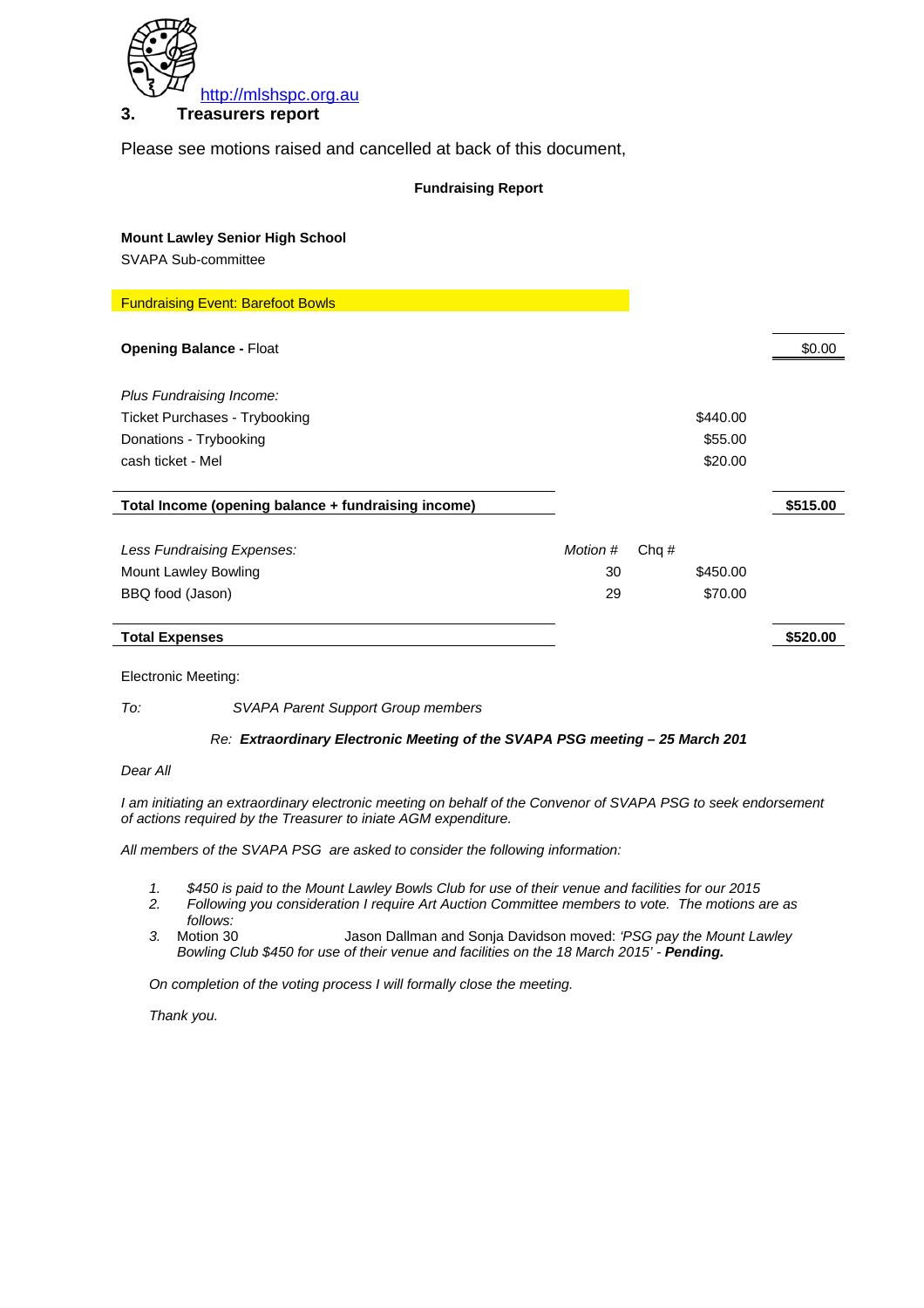

Results of meeting

| Motion detail                                                                                                                                       | <b>Amount</b>     | <b>Moved</b>     | Seconded       | For | Against | carried |
|-----------------------------------------------------------------------------------------------------------------------------------------------------|-------------------|------------------|----------------|-----|---------|---------|
| PSG pay the<br><b>Mount</b><br>Lawley<br><b>Bowling Club</b><br>\$450 for use<br>of their venue<br>and facilities<br>on the 18<br><b>March 2015</b> | <b>Upto \$450</b> | Jason<br>Dallman | Sonja Davidson | 11  |         | yes     |

# **4. SVAPA Coordinator's Report**

- 1. SVAPA Tour 3-18 April. 29 students (9-11). A productive and happy tour. There is a plan to have another in 2018 (every 3 years). Plan to have a get together and share experiences and reminisce on Friday 5 June. (This may need to be changed if the Music Camp is still on).
- 2. Art work from the trip is being worked on to create cards for sale at the art auction.
- 3. Request for funding for Year 7 SVAPA Workshop:
- 4. Derek Nannup Aboriginal artist/clown doctor. Range of customised workshops. Proposing to do a storytelling and art workshop with him one afternoon in Week 6 (25-29 May). Cost: \$400. Link between Visual Art and drama. Storytelling will start the Year 7 Drama component.
- 5. Art Auction: Certificate II students to help with bump in and out; SVAPA students to help with food and art works. Parking?
- 6. Saturday Workshop will need to be shifted from 13 June to 27 June. Year 8 and 9 with Visual Art focus. (7s will have the after school workshop instead). Funding required: 3x4x100=1200.
- 7. SVAPA Project: two artists have worked with the group (Genevieve Moran and Gabi Mazalevskis) instead of the usual four. The focus has been on performance and visual art. This allowed the artists more time with the students (2x8 hrs as opposed to 4x4 hours- 1600). The presentation evening is Thursday 21 June at 7pm in the Tricycle. The model has changed so that the mentor role is more like a short residency. We will need to look at the benefits and which model is better for the students.
- 8. Arts Festival Day-huge thanks to the SVAPA Parents for their involvement, scrumptious food and joie de vivre.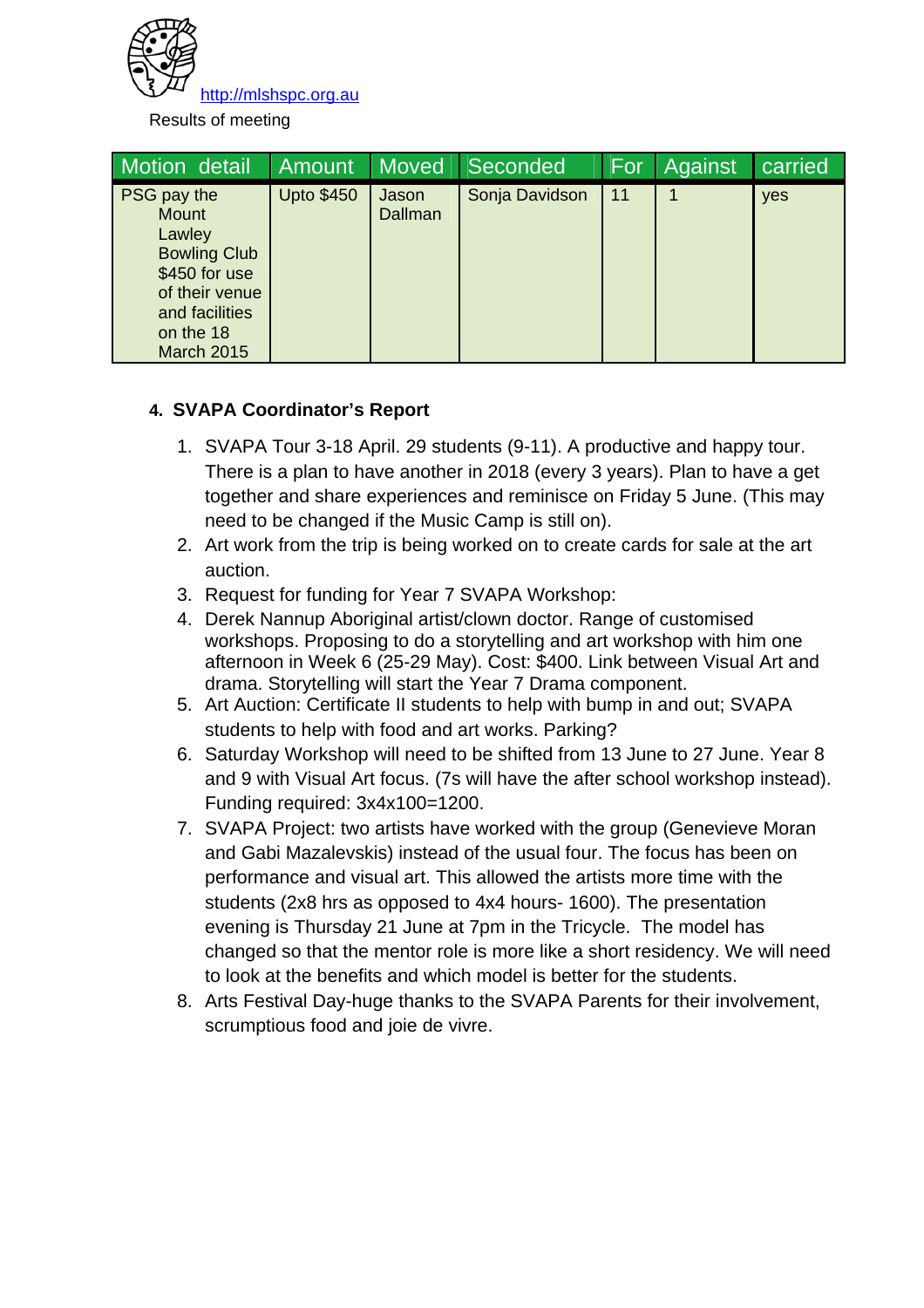

# **SVAPA Parent Support Group**

### **Mount Lawley Senior High School**  SVAPA Sub-committee Fundraising Event: Art Festival 2015

| Funuraising Event. Art Festival z |  |
|-----------------------------------|--|
| <b>Opening Balance - Float</b>    |  |

|                                                              |          |     |            | \$0.00     |
|--------------------------------------------------------------|----------|-----|------------|------------|
| Plus Fundraising Income:                                     |          |     |            |            |
| <b>Cup Cake Decorating stall</b>                             |          |     | \$712.30   |            |
| <b>Fairy Floss</b>                                           |          |     | \$570.60   |            |
| Potatoes, Corn, Toasted Cheesies, Cool Drink                 |          |     | \$1,260.60 |            |
| Plus donations                                               |          |     |            |            |
| Plus student donations - Year 10                             |          |     | \$15.00    |            |
| Plus student donations - Year 8                              |          |     | \$120.00   |            |
|                                                              |          |     |            |            |
| Plus unsold soft drink purchase                              |          |     | \$50.00    |            |
|                                                              |          |     |            |            |
| Total Income (fundraising income deposited Monday 30<br>Mar) |          |     |            |            |
|                                                              |          |     |            | \$2,728.50 |
|                                                              |          | Chq |            |            |
| <b>Less Fundraising Expenses:</b>                            | Motion # | #   |            |            |
| lollies (Paid from cash \$17.00)                             |          | n/a | \$-        |            |
| cake plate (Barbara A)                                       |          |     | \$15.00    |            |
| fairy floss machine hire (Martina G)                         |          |     | \$184.00   |            |
| ice (Sonja D)                                                |          |     | \$47.00    |            |
| ice (Michele M)                                              |          |     | \$10.00    |            |
| Bread (Lina)                                                 |          |     | \$63.75    |            |
| Butter (Lina)                                                |          |     | \$8.00     |            |
| potatoes (Lina)                                              |          |     | \$10.00    |            |
| cheese (Lina)                                                |          |     | \$90.00    |            |
| Yogurt (Lina)                                                |          |     | \$9.18     |            |
| Foil (Lina)                                                  |          |     | \$13.16    |            |
| Serviettes (Lina)                                            |          |     | \$10.00    |            |
| Plastic forks (Lina)                                         |          |     | \$6.00     |            |
| Drinks (Lina)                                                |          |     | \$327.96   |            |
|                                                              |          |     |            |            |
| <b>Total Expenses</b>                                        |          |     |            |            |

**\$794.05** 

#### Nett income raised (total income - total expenses) **\$1,934.45**

Event Organiser: Sonja Davidson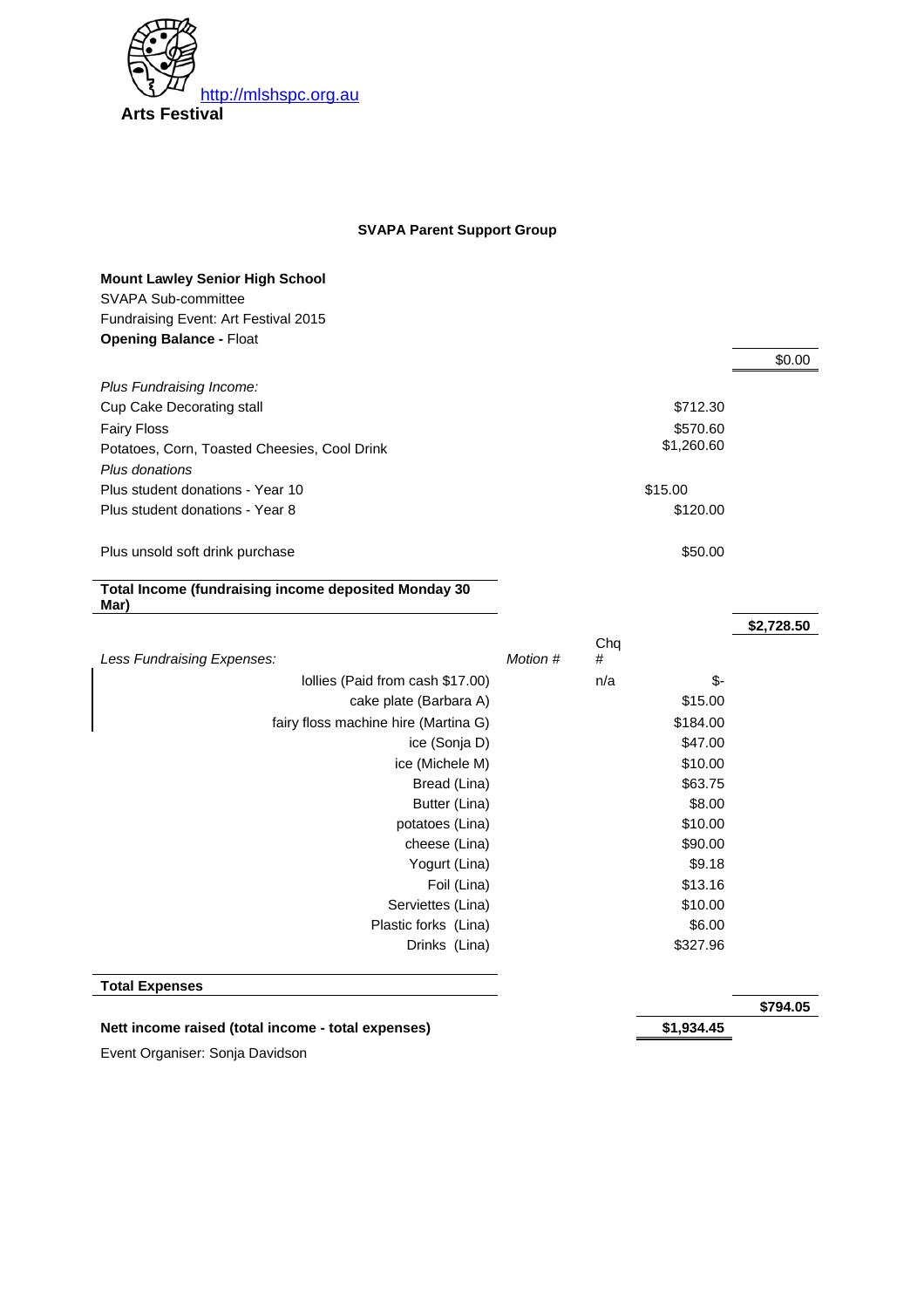

### **5. Lawley Art Auction Report**

# **attached**

**6. Calendar** 

# **SVAPA Term 2 performances and events**

- Year 8 Midsummer Dream 18 and 19 May 2015
- Year 7 Afternoon workshop Derek Nannup week 6
- Year 8 and 9 Saturday morning workshops 27 June 2015
- Year 10 SVAPA Project

### **7 . date of next meeting**

3 June 2015

#### **Meeting closed: 8:10pm**

# 2015 SVAPA Budget…This is what our program really costs…

| <b>SVAPA</b> | Term 1<br>8 weeks           | cost       | Term 2<br>8 weeks          | cost       | Term 3<br>8 weeks                 | cost       | Term 4<br>8 weeks                     |                                       | cost       |
|--------------|-----------------------------|------------|----------------------------|------------|-----------------------------------|------------|---------------------------------------|---------------------------------------|------------|
| 7 SVAPA      | Early Enrich dance \$800.00 |            | Early Enrich dance         | \$800.00   | Early Enrich Performance \$800.00 |            |                                       | Early Enrichment Performance \$800.00 |            |
|              |                             |            |                            |            |                                   |            |                                       |                                       |            |
| 7 SVAPA      | Saturday workshop \$900.00  |            | Saturday workshop \$450.00 |            | Saturday workshop                 | \$600.00   | Saturday workshop                     |                                       | \$450.00   |
| 7 SVAPA      |                             |            | Major project              | \$2,000.00 |                                   |            |                                       |                                       |            |
| 8 SVAPA      | Early Enrich Dance \$800.00 |            | Early Enrich Dance         | \$800.00   | Early Enrich Perform Art \$800.00 |            |                                       | Early Enrichment Perform Art \$800.00 |            |
| 8 SVAPA      |                             |            |                            |            | Saturday workshop                 | \$600.00   | Saturday workshop                     |                                       | \$450.00   |
| 9 SVAPA      | Early Enrich acro           | \$800.00   | Early Enrich acro          | \$800.00   | Early Enrichment Perform \$800.00 |            | Early Enrichment Performance \$800.00 |                                       |            |
| 9 SVAPA      |                             |            |                            |            | Saturday workshop                 | \$600.00   |                                       |                                       |            |
| 9 SVAPA      |                             |            |                            |            |                                   |            | Odyssey                               | 2 days                                | \$900.00   |
| 10 SVAPA     | <b>Mentor Artists</b>       | \$800.00   | Mentor artists             | \$800.00   |                                   |            |                                       |                                       |            |
| total        |                             | \$4,100.00 |                            | \$5,650.00 |                                   | \$4,200.00 |                                       |                                       | \$4,200.00 |

Help us to achieve the required funds!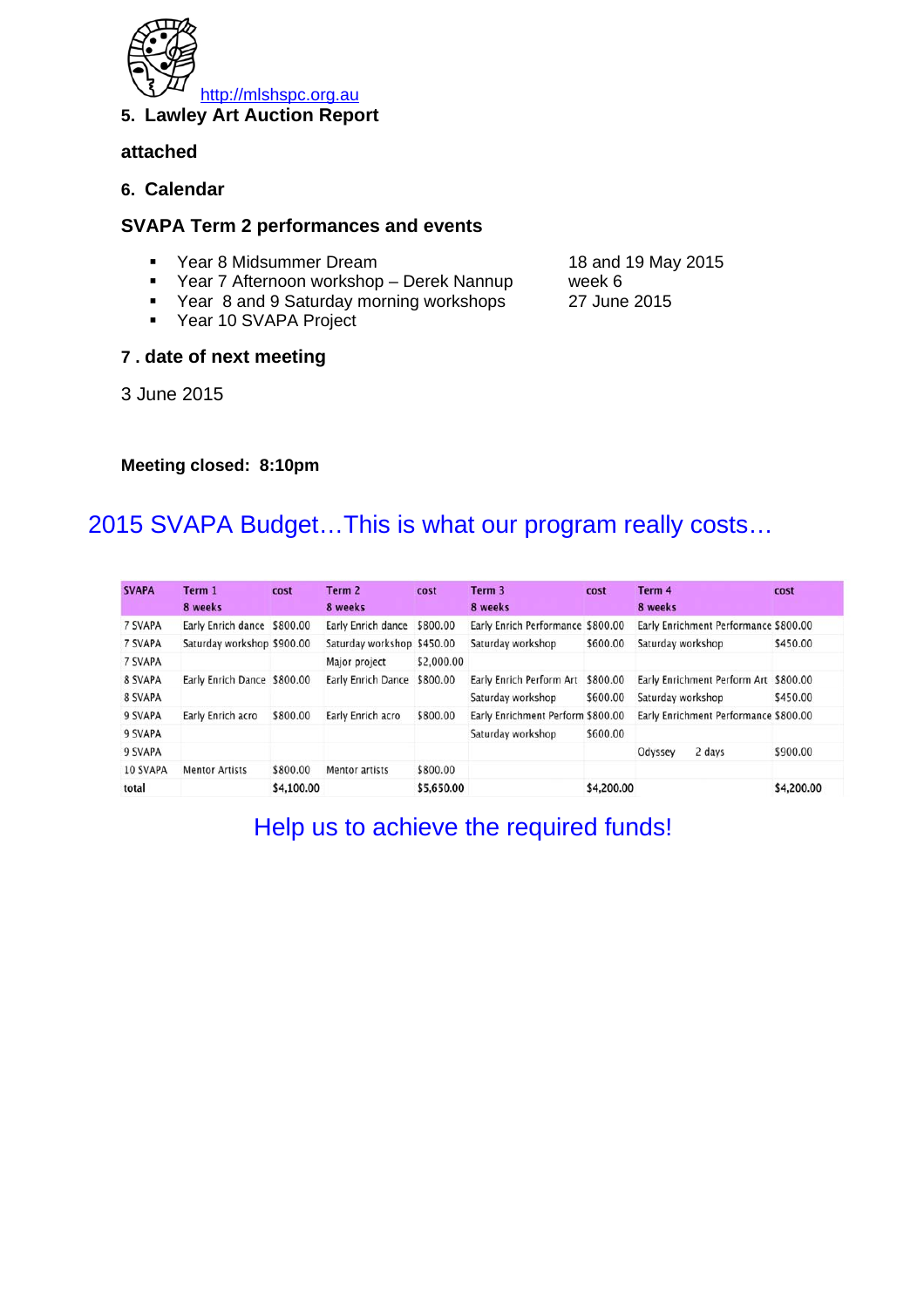

http://mlshspc.org.au

| Year<br>group | <b>Motion detail</b>                                                                                                                  | <b>Motion</b><br># | <b>Amount</b>     | <b>Moved</b> | <b>Seconded</b> | <b>Carried</b> |
|---------------|---------------------------------------------------------------------------------------------------------------------------------------|--------------------|-------------------|--------------|-----------------|----------------|
| year 7 &<br>8 | T1 Early morning dance                                                                                                                | 20                 | \$1000            | Sonja        | Jason           | Yes            |
| year 9        | <b>T1 Early Morning</b><br><b>Balance</b>                                                                                             | 21                 | \$600             | Sonja        | Jason           | Yes            |
| year 10       | T1 Yr 10 SVAPA project<br>- 2 artist mentors                                                                                          | 22                 | \$800             | Sonja        | Jason           | Yes            |
| <b>PSG</b>    | PSG AGM meeting and<br>fundraiser - reimburse<br><b>Jason Dallman</b>                                                                 | 29                 | \$60              | Sonja        | Glen            | Yes            |
|               | PSG pay the Mount<br><b>Lawley Bowling</b><br>Club \$450 for use<br>of their venue and<br>facilities on the 18<br><b>March 2015</b>   | 30                 | <b>Upto \$450</b> | Jason        | Sonja           | Yes            |
|               | PSG AGM to reimburse<br>Jo Furness for barefoot<br>bowls fees                                                                         | 30a                | \$450             | Sonja        | Jason           | Yes            |
| year 7        | <b>T2 Story telling</b><br>workshop Derek Nannup<br>week 6                                                                            | 31                 | Up to<br>\$400    | Sonja        | Jason           | Yes            |
| year 7 &<br>8 | T2 Early morning                                                                                                                      | 32                 | \$2,000           | Sonja        | Jason           | Yes            |
| year 9        | T2 Early morning                                                                                                                      | 33                 | \$1,000           | Glen         | Jason           | Yes            |
| year 10       | T2 SVAPA project 2<br>artists                                                                                                         | 34                 | \$800             | Sonja        | Jason           | Yes            |
| year 8        | T2 Saturday workshop &<br>lunch 27 June                                                                                               | 35                 | \$660             | Sonja        | Jason           | Yes            |
| year 9        | T2 Saturday workshop &<br>lunch 27 June                                                                                               | 36                 | \$660             | Sonja        | Jason           | Yes            |
| All           | <b>Arts Festival Day</b><br>reimburse Martina<br><b>Gosnell for fairy floss</b><br>machine & Cancel<br>previous fairy floss<br>motion | 37                 | Up to \$300       | Sonja        | Jason           | Yes            |
| All           | <b>Arts Festival Day</b><br>reimburse expenses for<br>food purchases                                                                  | 38                 | Up to \$630       | Sonja        | Jason           | Yes            |
|               |                                                                                                                                       |                    |                   |              |                 |                |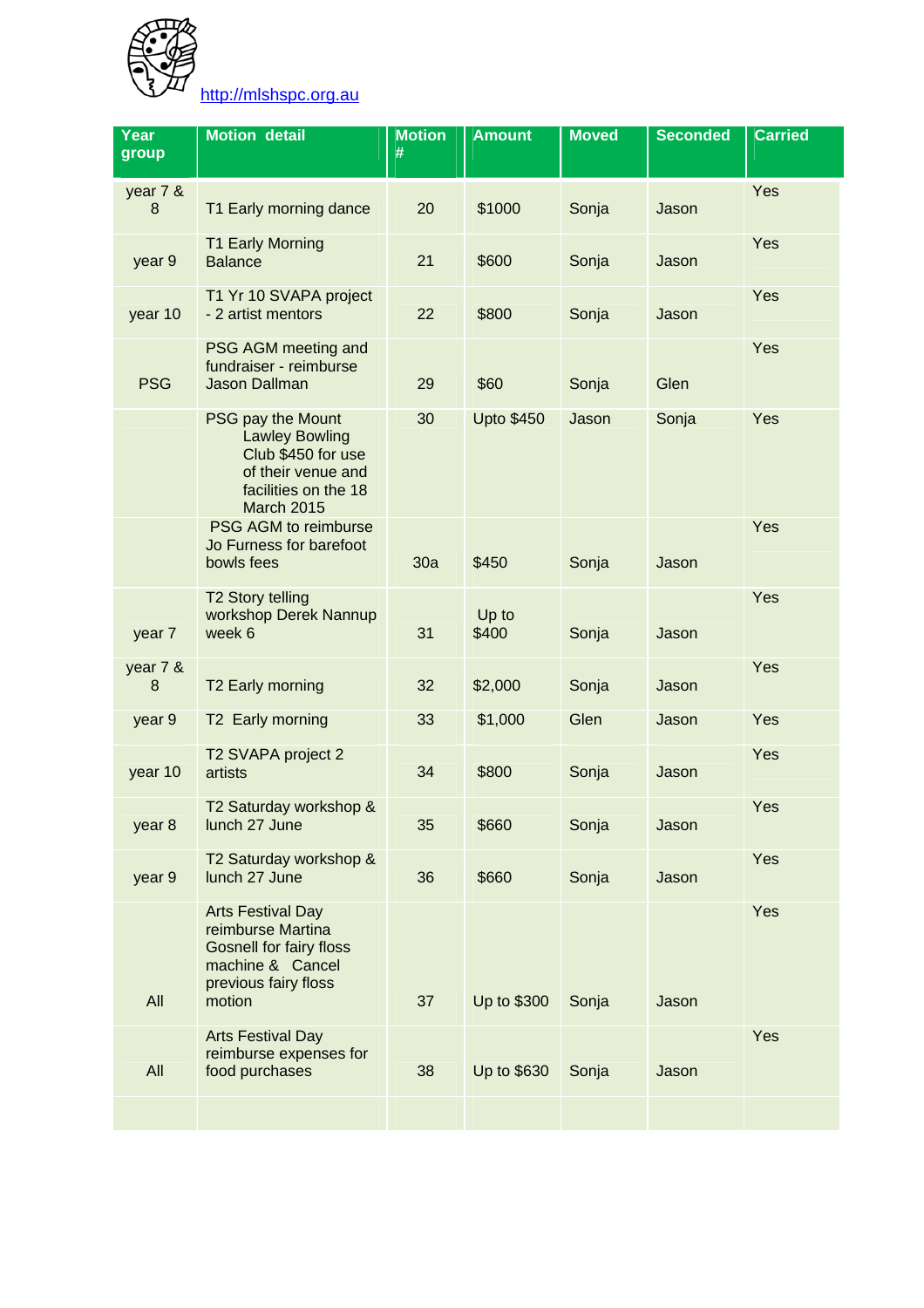

http://mlshspc.org.au **Cancel Motions Motion Cha Amount motion Amou nt pd move to cancel Motions Zoe Redmund - artist entry fee 2013 Art Auction chq 439 unpresented**  4 in 2013 \$10.00 Over 2 years old **Perth International Arts Festival**   $16 in$ 2013 \$1920.00 Over 2 years old **50% of Junkadelic Arts festival 14**  7 \$750.00 \$750.00 music PSG. Invoices not received by PSG's 1 year old

> Motion to cancel motions 4,16 & 7 Melinda moved, Carole seconded. *Carried*  Motion to cancel motion that funds for Materials for Midsummer's Night Dream (motion 2). Sonja moved, Jason seconded. *Carried*

| <b>Unexpended funs</b>                                                                                                                    | <b>Motio</b><br>n | Chq                         | <b>Amoun</b><br>motion | <b>Amount</b><br>pd | move to cancel<br>unexpended<br>funds |
|-------------------------------------------------------------------------------------------------------------------------------------------|-------------------|-----------------------------|------------------------|---------------------|---------------------------------------|
| <b>SVAPA Project class - 4 artist</b><br>mentors attend 4 sessions                                                                        | 5                 | 456                         | \$1,600                | \$300.00            | \$1,300.00                            |
| <b>Awesome Arts Festival -</b><br>agreed to fund for attendance<br>and bus                                                                | 13                | 467                         | \$1,200                | \$792.00            | \$408.00                              |
| <b>Agreed to fund Saturday</b><br>Workshop -24 August, up to<br>\$1200 on artists, up to \$600<br>on materials, up to \$100 for<br>lunch. | 14                | 468,<br>469,<br>470,<br>471 | \$1,900                | \$1,348.40          | \$551.60                              |
| Wine for the SVAPA Welcome<br>Evening.                                                                                                    | 17                | 472                         | \$120                  | \$109.80            | \$10.20                               |
| <b>Lunch for Saturday workshop</b><br>November 29 year 7 & 8                                                                              | 18                | 473                         | \$100                  | \$82.74             | \$17.26                               |

Motion to clear unexpended funds above, motions 5,13,14,17,18 that funds Sonja moved, Jason seconded. *Carried*